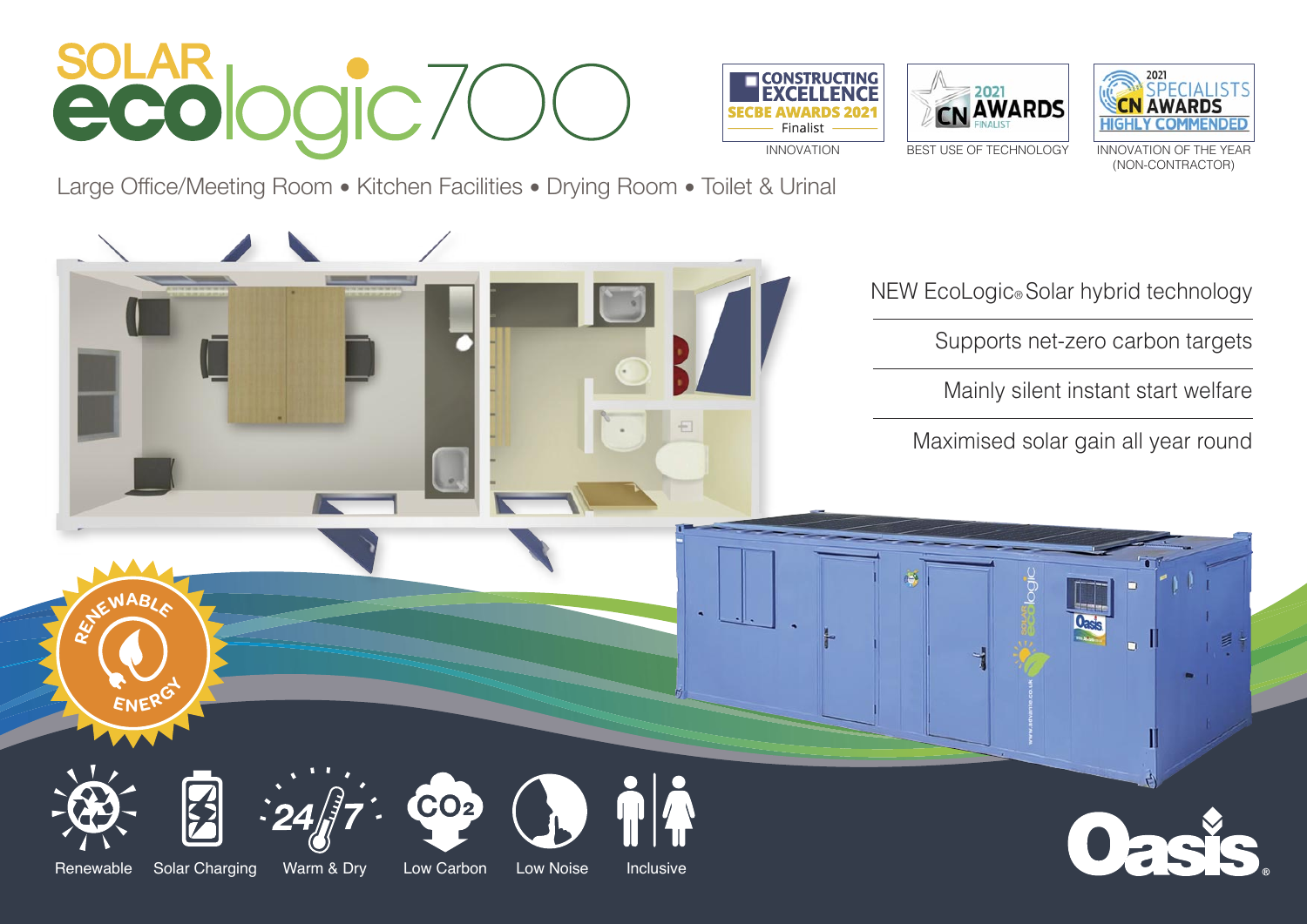## so much more than just welfare...



| Height (Levelling legs closed)  2.6m |                  |
|--------------------------------------|------------------|
|                                      |                  |
|                                      |                  |
|                                      |                  |
|                                      | water containers |

# **SOLAR**<br>**ECO** logic 70

Large Office/Meeting Room • Kitchen Facilities • Drying Room • Toilet & Urinal

## How will this Oasis instant start welfare unit benefit **your** site?

- 24/7 drying room facilities  $\bullet$
- **Mainly silent-running welfare**

- 
- NEW hybrid solar and LPG power system
- **Minimal reliance on generator**
- Super-low emission, no exhaust particulates  $\bullet$

### Rate of energy conversion.......... 66.31grams of LPG per kW/H (average) Generator.................................... 5.8kVA LPG fuelled (0.8 power factor) Water heater ............................... LPG fuelled Oasis heater Solar array................................... 6 solar PV panels Toilets.......................................... Urinal and Low-flush toilet Additional equipment.................. Furniture, fire extinguisher, kettle, microwave oven and notice board

- **Pleasant work environment**
- **Intelligent telemetry system with remote**  monitoring and reporting for trouble-free welfare operation

- $\bullet$  Low noise welfare = happy neighbours
- Quality welfare improves image of construction and attracts a diverse workforce

- **Improved energy performance**
- Reduced running costs through increased solar power

Recycling Design Review<br>for<br>secondary WELFARE UNIT<br>LIFE CYCLE **Initial**<br>manufactu **Working life** 

## **Specification**

BioLPG





## **Your** health & safety



#### $\bullet$  Hot and cold temperature controlled water

## **Your** carbon footprint

- **Impressive carbon savings with effective** renewable electricity supply
- Solar gain achievable all-year-round

## **Your** air quality

## **Your** wellbeing

## **Your** welfare costs

## **Your** industry